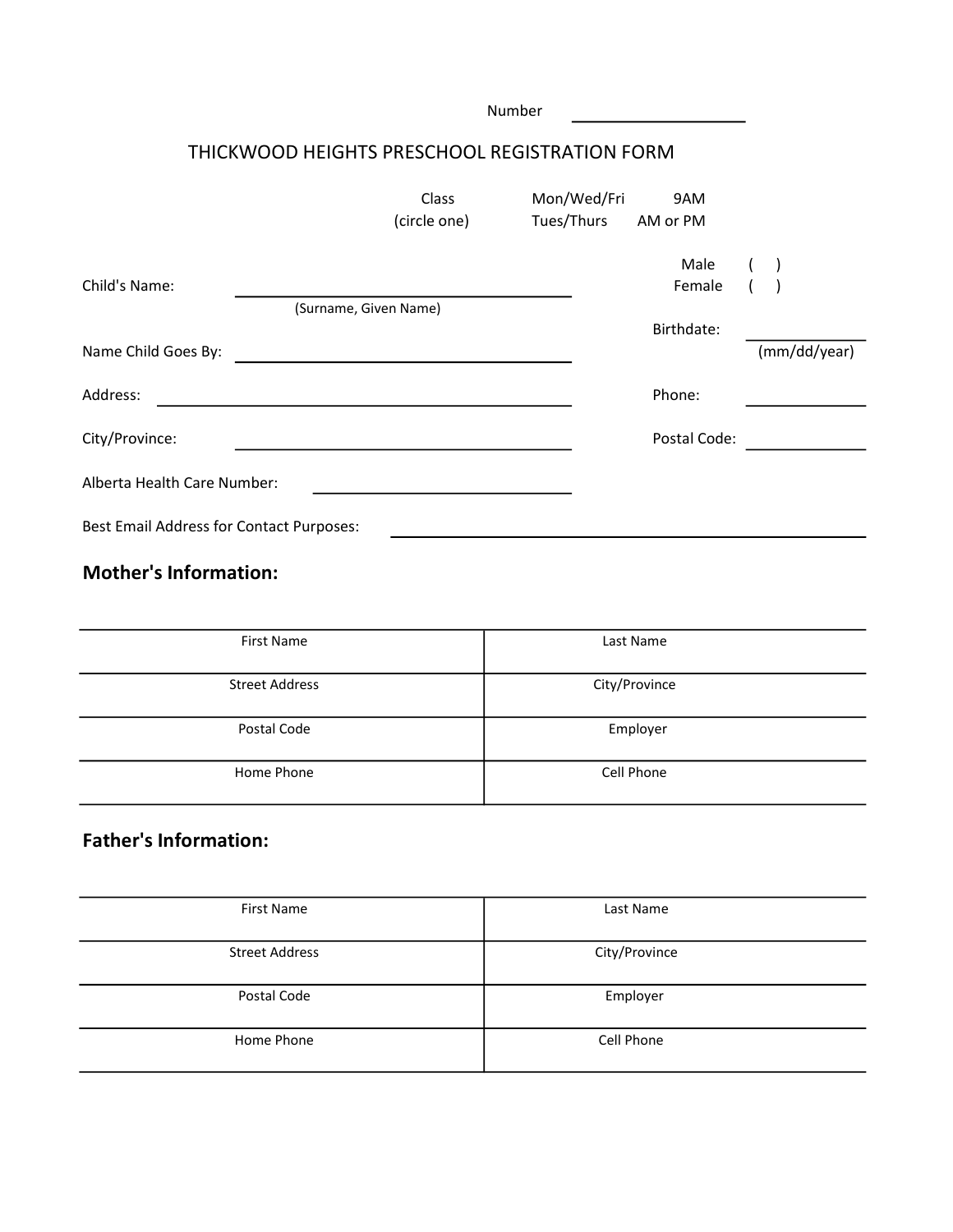# Babysitter's Information:

| First Name   | Last Name |
|--------------|-----------|
| Phone Number |           |

## Emergency Contact:

| <b>Firt Name</b>                                                                              | Last Name                                                                                                             |
|-----------------------------------------------------------------------------------------------|-----------------------------------------------------------------------------------------------------------------------|
| Address                                                                                       | Postal Code                                                                                                           |
| Phone Number                                                                                  | Cell Phone                                                                                                            |
|                                                                                               |                                                                                                                       |
| Person(s) not authorized to pick up child:                                                    |                                                                                                                       |
| Comment:                                                                                      |                                                                                                                       |
| Are your child's immunizations up to date:                                                    | <b>NO</b><br><b>YES</b>                                                                                               |
| If no, please specify:                                                                        | <u> 1989 - Johann Harry Harry Harry Harry Harry Harry Harry Harry Harry Harry Harry Harry Harry Harry Harry Harry</u> |
|                                                                                               | List all medications your child takes at home on a regular basis and the condition that they are taken for:           |
|                                                                                               |                                                                                                                       |
| Name and Age of Siblings:                                                                     |                                                                                                                       |
| Does your child have any previous Day Care and/or Preschool experience? If so please specify: |                                                                                                                       |
|                                                                                               |                                                                                                                       |
| Is your child Left or Right handed:                                                           |                                                                                                                       |
| What language is spoken at home:                                                              |                                                                                                                       |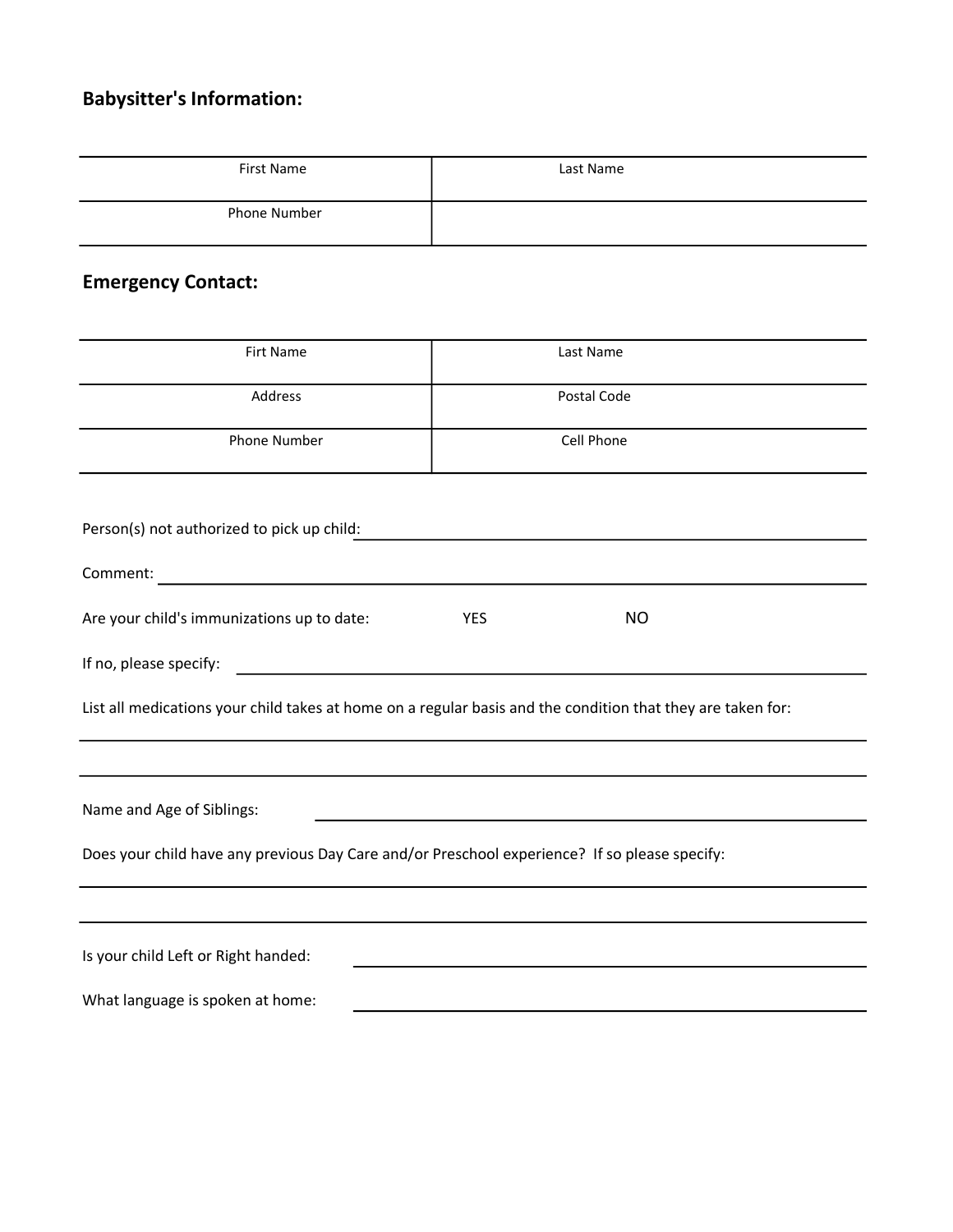#### Is/Does your child:

|                                                                                                           | Shy?                                                                                                                                                                                                                                                                 | YES / NO                                | Speak Well?          | YES / NO |  |
|-----------------------------------------------------------------------------------------------------------|----------------------------------------------------------------------------------------------------------------------------------------------------------------------------------------------------------------------------------------------------------------------|-----------------------------------------|----------------------|----------|--|
|                                                                                                           | Overtire Easily?                                                                                                                                                                                                                                                     | YES / NO                                | See Well?            | YES / NO |  |
|                                                                                                           | Have Nervous Habits?                                                                                                                                                                                                                                                 | YES / NO                                | Hear Well?           | YES / NO |  |
|                                                                                                           |                                                                                                                                                                                                                                                                      | Allowed to participate in Active Games? | YES / NO             |          |  |
|                                                                                                           | Have any fears? (please specify)                                                                                                                                                                                                                                     |                                         |                      |          |  |
|                                                                                                           |                                                                                                                                                                                                                                                                      |                                         |                      |          |  |
|                                                                                                           | Does your child have any allergies?<br>the control of the control of the control of the control of the control of the control of the control of the control of the control of the control of the control of the control of the control of the control of the control |                                         |                      |          |  |
| Please indicate any precautions and/or restrictions to be observed (i.e., Diet, Physical, Environmental): |                                                                                                                                                                                                                                                                      |                                         |                      |          |  |
|                                                                                                           |                                                                                                                                                                                                                                                                      |                                         |                      |          |  |
|                                                                                                           |                                                                                                                                                                                                                                                                      |                                         |                      |          |  |
|                                                                                                           | Please circle any relevant medical conditions:                                                                                                                                                                                                                       |                                         |                      |          |  |
|                                                                                                           | Epilepsy                                                                                                                                                                                                                                                             | Skin Disease                            | <b>Heart Trouble</b> | Asthma   |  |
|                                                                                                           | <b>Diabetes</b>                                                                                                                                                                                                                                                      | Respiratory                             | Convulsions          | Eczema   |  |

Other:

 \*If a student requires an Epipen, parents will be required to complete a Medical Form and have it signed by a physician. Please see Lead Teacher to obtain form.\*